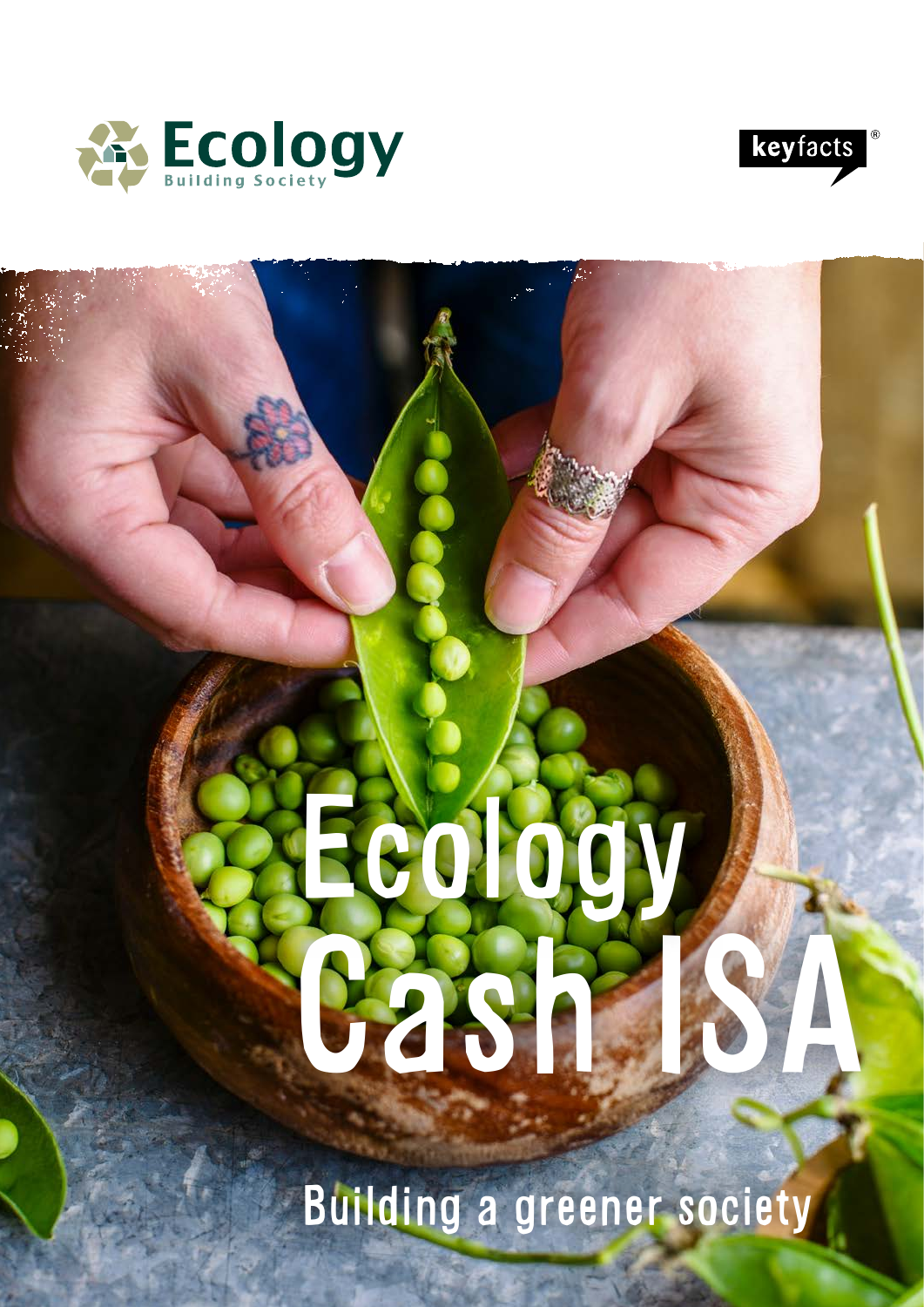

# Tax-free savings that protect the environment

The Ecology Cash ISA allows you to invest your money in a tax-efficient way while simultaneously seeking to protect the environment and avoid funding unethical practices.

# We put people and planet before profit

Saving with Ecology means joining a community of people who use their money to build a greener future.

We use your funds to provide mortgages for projects that make a positive environmental and social impact, as well as providing a fair financial return for our savers. You can find out more about what makes us special and meet some of our members in our brochure: *Why choose Ecology for your savings?*

## The mutual difference

When you join Ecology, you become a member of a mutual organisation, owned by our members and dedicated to their interests. It's a way of making finance more democratic – putting people before profit. Every member is valued equally and respected as an individual.

We're open and transparent about the decisions we make on your behalf and we encourage you to have your say on our work, including at our Annual General Meeting.

### Financial Conduct Authority

The Financial Conduct Authority is a financial services regulator. It requires us, Ecology Building Society, to give you this important information to help you decide whether our Cash ISA is right for you. You should read this document carefully so that you understand what you are buying, and then keep it safe for future reference.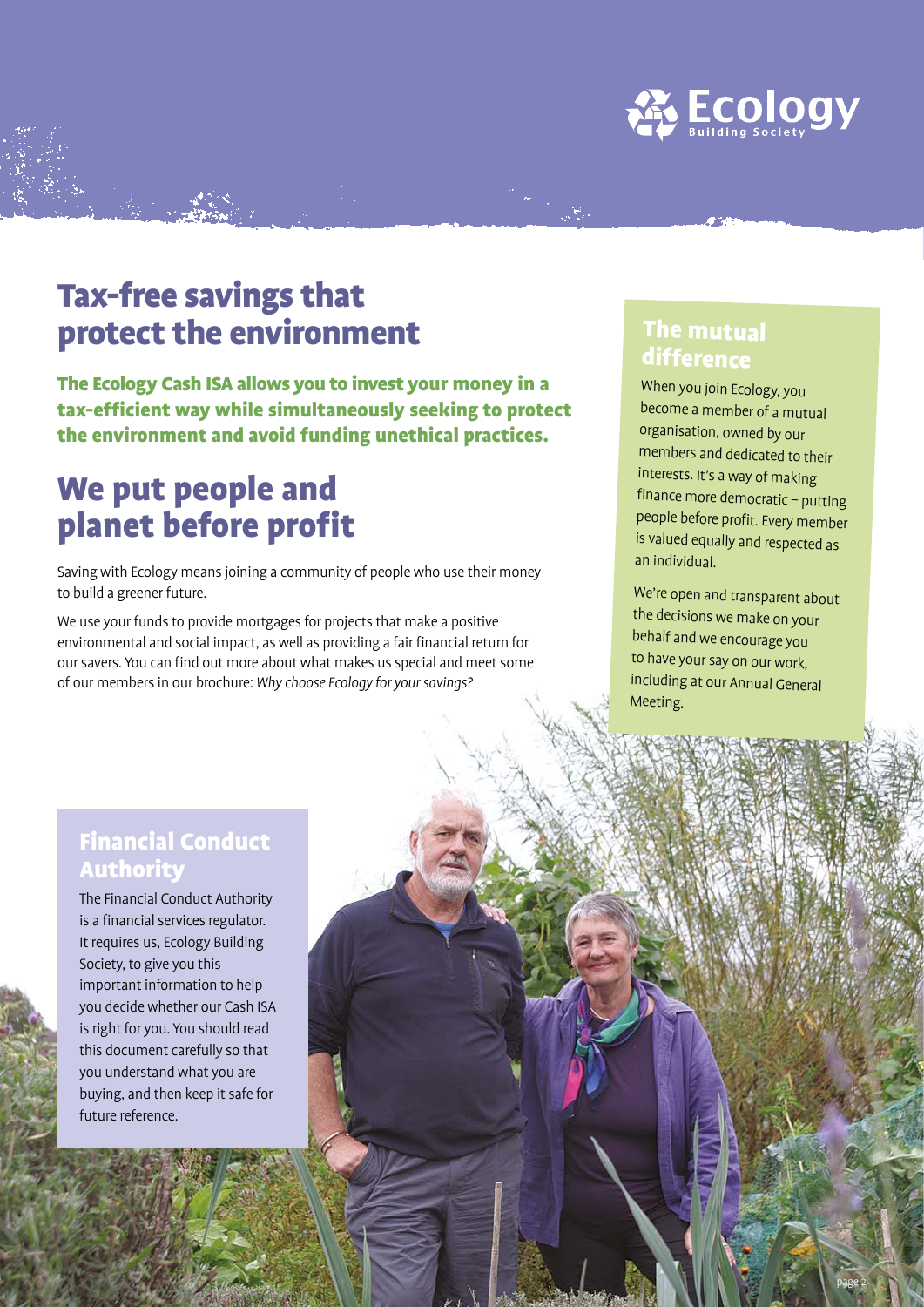

# What is an ISA?

An ISA is an Individual Savings Account that allows you to protect your savings options from Income Tax and Capital Gains Tax.

You can save your ISA allowance in a cash ISA, a stocks and shares ISA, an innovative finance ISA, a lifetime ISA and a Help to buy ISA, subject to eligibility or any combination of the five, as long as you do not exceed the overall subscription limit and adhere to any specific rules which apply to the ISAs.

The cash ISA, is suitable for short-term savings as your money is easily accessible. The ISA we describe in this brochure is a cash ISA and is the only type of ISA Ecology Building Society provide and manage.

### How your savings are protected

Your eligible deposits with Ecology Building Society are protected up to a total of £85,000 by the Financial Services Compensation Scheme (FSCS). Any deposits you hold above the limit are unlikely to be covered. For further information, please visit **fscs.org.uk**.



### **Eligibility**

You must be aged 16 years or over. If you are under the age of 18, you can only apply for a cash ISA via a postal application. For more information visit **ecology.co.uk/savings/easy-access**. You must be resident in the United Kingdom for tax purposes or, if not, a Crown employee serving overseas, or married to/in a civil partnership with a Crown employee serving overseas. If you invest in this cash ISA, you must not invest in another cash ISA in the same tax year.

You must tell us if you cease to be eligible as above.

### How much can I invest?

You can start saving by making an initial investment of £25 or over; payments under £25 will not be accepted. The ISA subscription limit from 6 April 2022 to 5 April 2023 is £20,000 and this allowance can be split between a cash ISA, a stocks and shares ISA, an Innovative Finance ISA, a lifetime ISA and a Help to buy ISA, subject to eligibility.

A tax year runs from 6 April to the following 5 April. The Government has said that ISAs will be available indefinitely but cannot guarantee the favourable tax treatment of ISAs and the situation may change in the future.

**Example 1** – an individual invests  $£7,000$  in a stocks and shares ISA; therefore he can invest up to £13,000 in a cash ISA in the 2022/2023 tax year. Alternatively, the full allowance of £20,000 can be invested in a stocks and shares ISA.

**Example 2** – an individual invests  $£5,000$  in a cash ISA; she can therefore invest up to £15,000 in a stocks and shares ISA in the 2022/2023 tax year. Alternatively, the full allowance of £20,000 can be invested in a cash ISA.

For further details, go to **gov.uk/individual-savings-accounts**.

# Product Specific Conditions

### What interest rate will I receive?

We aim to offer savers a fair rate of interest. To check the current rate of interest, please refer to the summary box on page 6.

Interest is earned on your savings from the day of receipt up to and including the day before funds are withdrawn or the account is closed. Interest is calculated on a daily basis and will be credited annually on 5 April each year, or on closure, if earlier. The interest rate is variable, which means it can go up or down.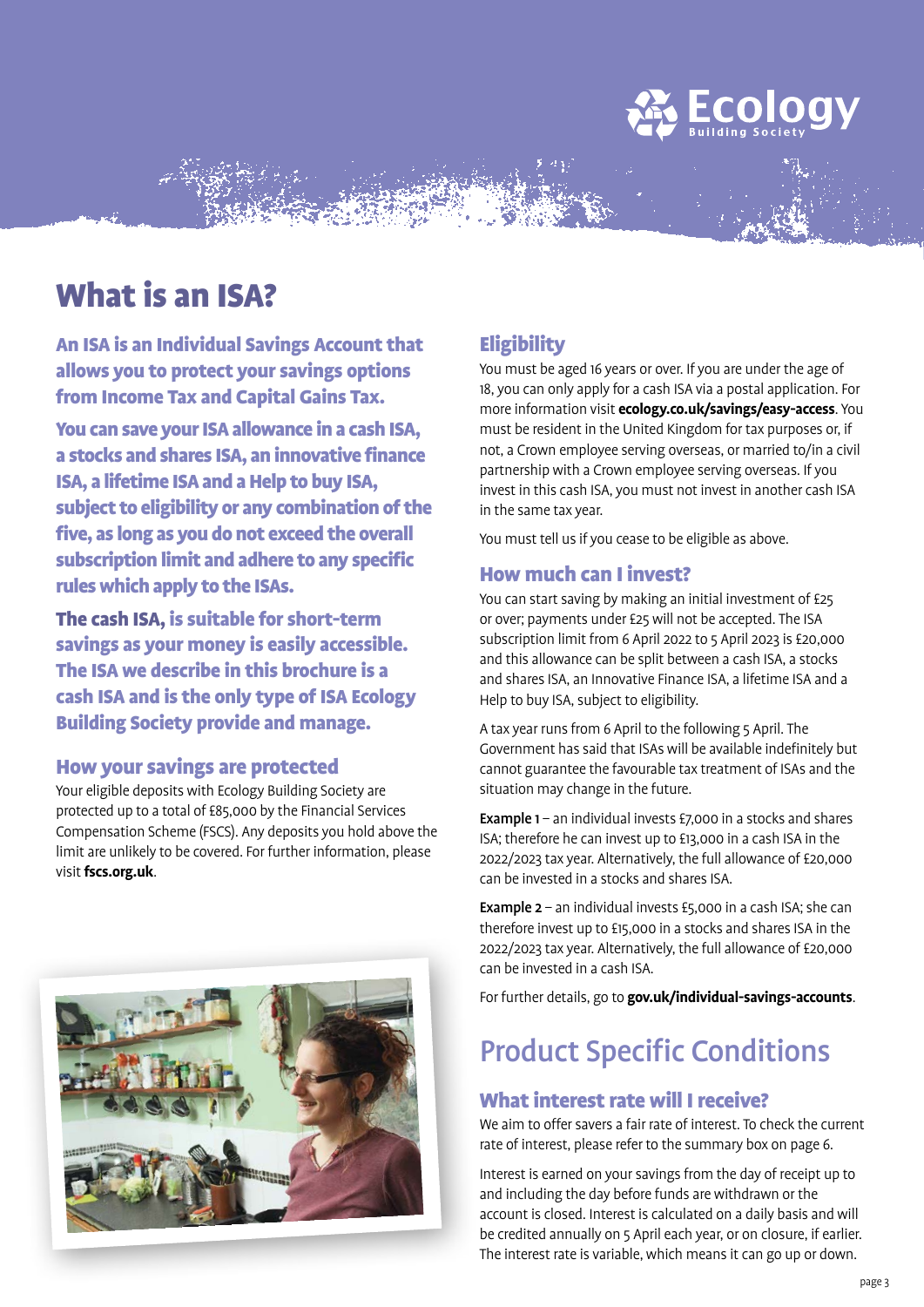

# Product Specific Conditions (continued)

\*All ISA interest is paid tax-free, which means it's exempt from income tax and no tax is deducted. It's your responsibility to pay any tax due, based on your individual circumstances. Tax rules may change in future.

\*\*AER stands for Annual Equivalent Rate and provides a means of comparing interest rates by showing what the rate would be if interest was paid and added once a year.

### Can I withdraw my money?

The Ecology Cash ISA is a no notice account. Withdrawals can be requested via our online service (restrictions apply).

If the account was opened online, withdrawals must be made via bank transfer using the online service. Cheque withdrawals may also be requested online, and are only available made payable to yourself. Third party cheque requests are not permitted online.

For postal accounts, withdrawals can also be requested by sending us a withdrawal form in the post. If a withdrawal is made, the value may only be replaced by further payments where the annual subscription limit for the relevant tax year has not been reached. The minimum balance required to maintain an Ecology Cash ISA is £25.

Our Cash ISA is not a 'Flexible ISA'. This means that all your deposits within the tax year count towards your ISA allowance, regardless of whether or not you make any withdrawals.



Upon your instructions and within the time that you stipulate, all the investments held in your Ecology Cash ISA and any proceeds arising from them shall be paid or transferred to you.

### How will I be kept informed about my ISA?

We will send you an annual statement each April. If you would like any additional information about your ISA please contact us. You may also wish to sign up for our online service available through our website, which will enable you to view your account online and request withdrawals (please refer to the online service Terms and Conditions, which are available on our website).

### Transfers from other providers

At present we do not accept ISA transfers from other providers.

### Can I transfer my ISA to another provider?

You may transfer the whole or part of your cash ISA to another provider. We do not charge for such transfers.

### Full Transfers Out

To make a full transfer out of your Ecology Cash ISA to another ISA provider, they must be willing to accept ISA transfers. If you would like to make a full transfer, you will need to contact the ISA provider you wish to transfer your money to. Once we receive instructions from the new ISA provider, we will process the full transfer within 5 business days and your ISA with us will be closed.

### Partial Transfers Out

To make a partial transfer out of your Ecology Cash ISA to another ISA provider, they must be willing to accept partial ISA transfers. Current tax year subscriptions must be transferred out in full as you are not permitted to have current year subscriptions residing in two separate cash ISAs. If you would like to make a partial transfer, you will need to contact the ISA provider you wish to transfer your money to. Once we receive instructions from the new ISA provider, we will process the partial transfer within 5 business days.

### Are there any risk factors?

The interest rate paid is variable and may decrease. For your ISA to have interest paid tax-free your account must be operated within the rules laid down by the Government. Favourable tax treatment may not be maintained if any of the rules are broken, a change to your circumstances means you no longer qualify for an ISA, or the Government either alters the rules of the ISA scheme or withdraws it all together.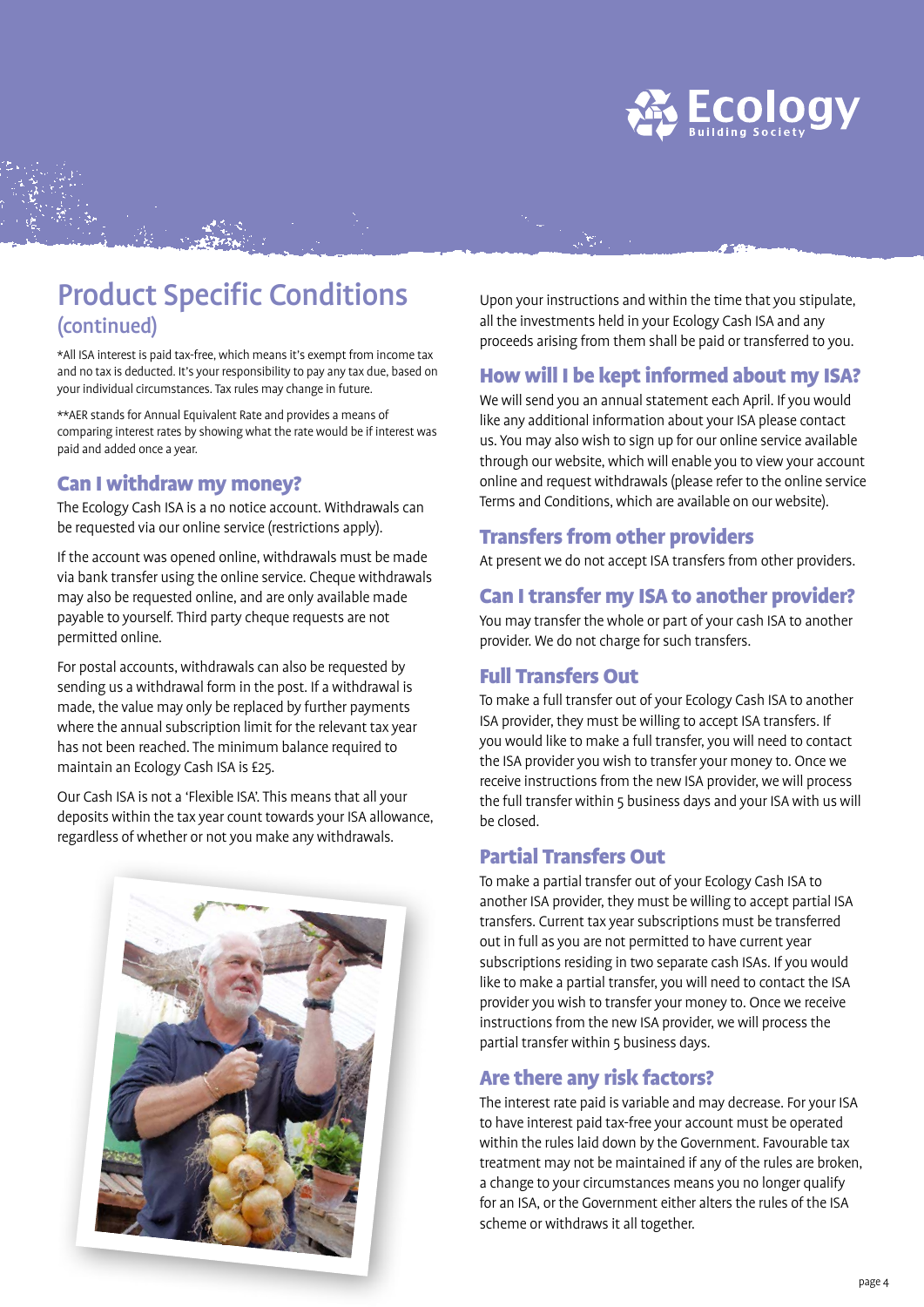

### What happens if I die?

On notification of your death, the proceeds of your ISA will revert to your estate and the funds in the ISA will remain in your account, until such time as they are paid to your estate.

From 6 April 2015, the balance in the deceased ISA holder's account at the time of death (if this occurred after 3 December 2014) can be transferred to the surviving spouse's existing or new ISA, as long as the ISA provider accepts such transfers. This is known as an additional permitted subscription and is in addition to the annual individual subscription limit for the 2022/2023 tax year. We are not currently accepting additional permitted subscriptions.

### Management of the ISA

There is a reporting mechanism in place between the Society and HM Revenue and Customs (HMRC). This enables HMRC to identify investors who have broken the ISA rules.

The Society will notify you if your ISA fails to meet the provisions laid down in the regulations, or if we receive instructions from HMRC, which cause your ISA to become taxable, or void.

If your cash ISA becomes void it will be transferred to a no notice account. We will notify you in writing if this happens.

Accounts can be closed upon request and with no penalty.

The ISA investment will be, and must remain in, the beneficial ownership of the investor and must not be used as security for a loan.

### Terms and Conditions

Ecology Cash ISAs are Ecology Building Society share accounts and, as such, are subject to the terms and conditions which affect all share accounts.

A copy of the brochure *Saving with Ecology - general terms and conditions* will be sent to you if you do not already have one. It is also available on our website.

If we delegate any of our functions or responsibilities under these terms and conditions, we will satisfy ourselves that the person or organisation we delegate to, will be competent to carry out those functions or responsibilities.

### Solving problems

بالمراج

Our aim is to provide a high standard of service to all our customers. However, occasionally things can go wrong. When this happens, we want to put matters right as quickly as possible. If you do have a complaint about any aspect of the service you have received, please contact us straightaway. We have an established complaints procedure, a copy of which is available on request. This explains how we will try to resolve your complaint and how, if you are still not satisfied, you can ask for it to be investigated impartially by the Financial Ombudsman Service whose address is: Exchange Tower, London, E14 9SR or you can visit their website financial-ombudsman.org.uk.

**ECOLOGY** 

### How do I apply?

### **Online Applications**

- **n** Simply apply via our website **ecology.co.uk**. You will be taken through three key stages: online service registration; online application, and finally, providing an initial deposit to open your account.
- You can make a deposit by bank transfer or Direct Debit. If you wish to operate your account also by post, you will need to provide a specimen signature. Contact **savings@ecology.co.uk**.

### **Postal applications**

- **n** Simply complete our Cash ISA application form remembering to include your National Insurance number and date of birth.
- $\blacksquare$  To make your initial deposit via bank transfer, enter the details of the account from which you wish to make the deposit (must be a current bank account in your name) in the relevant section of the application form. Once your account has been set up, we will contact you with instructions on making your initial deposit.

 Alternatively, you can send a cheque from your personal account payable to Ecology Building Society re: (your name). To make monthly deposits into your Ecology Cash ISA, you'll need to complete a Direct Debit mandate. Please forward your application and Direct Debit mandate to our office using the post-paid envelope provided.

Please also be aware of the identification requirements as set out in our brochure *Savings account identification requirements.*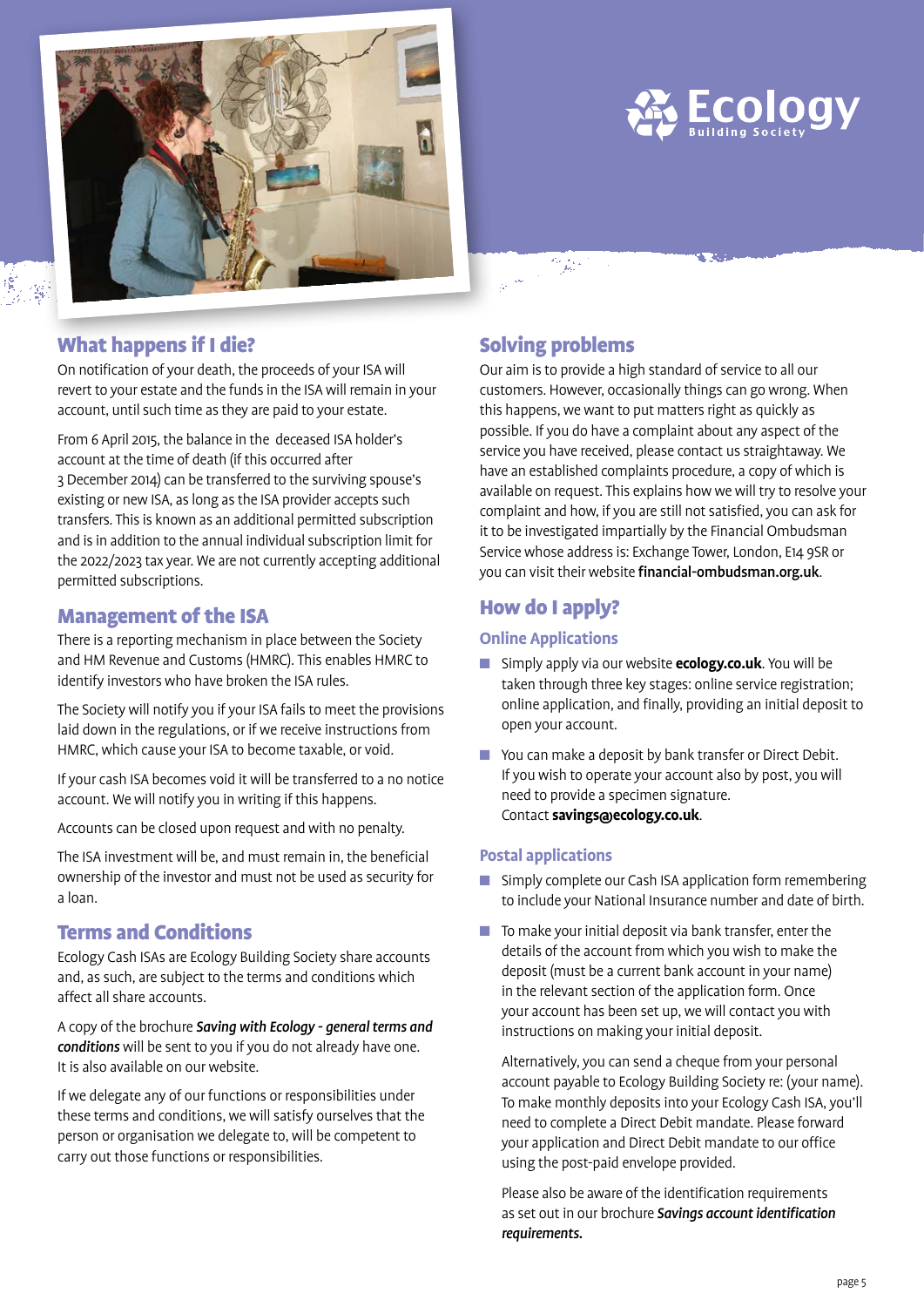

राष्ट्र

**The information provided in this Summary Box is a summary of the key features of the Ecology Cash ISA and is not intended to be a substitute for reading the terms and conditions that apply to the account.**

 $x_0 \rightarrow_{\mathcal{O}_\Delta}$ 

Maria Marin

| <b>Summary Box</b>                                                  |                                                                                                                                                                                                                                                                                                                                                                                                                                                                                                                                                                                                                                                                                                                                                                                                                                                                                                                                                                                                                                                                                                                                                                                                                                                                                                                                                                                                                                                                                                                                                                                                                                                                                                                                                                      |
|---------------------------------------------------------------------|----------------------------------------------------------------------------------------------------------------------------------------------------------------------------------------------------------------------------------------------------------------------------------------------------------------------------------------------------------------------------------------------------------------------------------------------------------------------------------------------------------------------------------------------------------------------------------------------------------------------------------------------------------------------------------------------------------------------------------------------------------------------------------------------------------------------------------------------------------------------------------------------------------------------------------------------------------------------------------------------------------------------------------------------------------------------------------------------------------------------------------------------------------------------------------------------------------------------------------------------------------------------------------------------------------------------------------------------------------------------------------------------------------------------------------------------------------------------------------------------------------------------------------------------------------------------------------------------------------------------------------------------------------------------------------------------------------------------------------------------------------------------|
| <b>Account name</b>                                                 | Ecology Cash ISA                                                                                                                                                                                                                                                                                                                                                                                                                                                                                                                                                                                                                                                                                                                                                                                                                                                                                                                                                                                                                                                                                                                                                                                                                                                                                                                                                                                                                                                                                                                                                                                                                                                                                                                                                     |
| What is the interest rate?                                          | The Ecology Cash ISA offers a variable rate of interest of 0.80% gross* p.a./AER**<br>Interest is calculated on a daily basis and credited to your account on 5 April each year.<br>* All ISA interest is paid tax-free, which means it's exempt from income tax and no<br>tax is deducted. It's your responsibility to pay any tax due, based on your individual<br>circumstances. Tax rules may change in future.<br>** AER stands for Annual Equivalent Rate and provides a means of comparing interest                                                                                                                                                                                                                                                                                                                                                                                                                                                                                                                                                                                                                                                                                                                                                                                                                                                                                                                                                                                                                                                                                                                                                                                                                                                           |
|                                                                     | rates by showing what the rate would be if interest was paid and added once a year.                                                                                                                                                                                                                                                                                                                                                                                                                                                                                                                                                                                                                                                                                                                                                                                                                                                                                                                                                                                                                                                                                                                                                                                                                                                                                                                                                                                                                                                                                                                                                                                                                                                                                  |
| <b>Can Ecology Building</b><br>Society change the<br>interest rate? | We may change interest rates at any time if we reasonably believe that the change is<br>needed for any of the following reasons (which may relate to circumstances existing at<br>the time or those that are expected to apply in the near future):<br>• to respond to changes in the Bank of England Base Rate<br>• to respond to changes in mortgage or interest rates generally (including the<br>interest rates paid on similar accounts by other providers of financial services)<br>• to enable us to manage the difference between the interest rates charged to our<br>borrowers and our investors, or the providers of funds to us, taking into account<br>the interests of the Society, our members, and your rights and interests as an<br>account holder<br>• to respond to changes in the law or the decision of a court or ombudsman<br>• to meet relevant regulatory requirements<br>• to respond to new (or changes to) statements or codes of practice or industry<br>guidance designed to enhance consumer protection<br>• to reflect changes to our costs in providing the account, including administration<br>costs and costs of providing services or facilities<br>• to introduce or alter 'tiers' of interest where different rates apply depending on<br>the amount in the account.<br>Where we make any such change, we will act reasonably and we will only make the<br>change if we believe it is fair in the circumstances.<br>Any change we make to interest rates will be proportionate to the circumstances giving<br>rise to the change.<br>For further information regarding interest rate changes including the process for<br>notifying you, please refer to our brochure Saving with Ecology - General terms and<br>conditions. |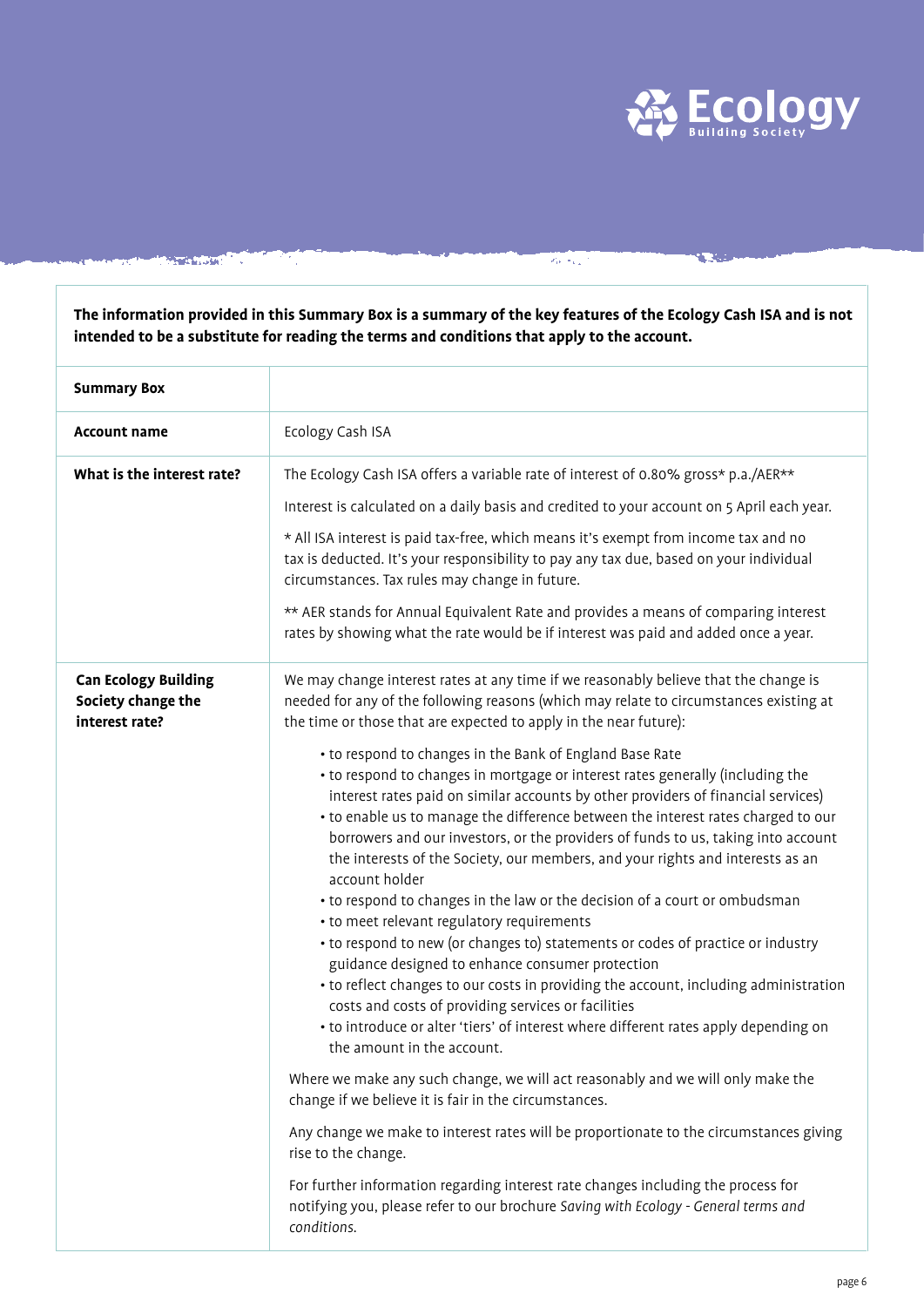

| What would the<br>estimated balance be<br>after 12 months based<br>on a £1,000 deposit? | Based on an interest rate of 0.80% gross, the balance on a £1,000 deposit after<br>12 months would be £1,008.<br>This projection is provided for illustrative purposes only and does not take into<br>account your individual circumstances.                                                                                                                                                                                                                                                                                                                                                                                                                                                                                                                                                                                                                                                                                                                                                                                                                                        |
|-----------------------------------------------------------------------------------------|-------------------------------------------------------------------------------------------------------------------------------------------------------------------------------------------------------------------------------------------------------------------------------------------------------------------------------------------------------------------------------------------------------------------------------------------------------------------------------------------------------------------------------------------------------------------------------------------------------------------------------------------------------------------------------------------------------------------------------------------------------------------------------------------------------------------------------------------------------------------------------------------------------------------------------------------------------------------------------------------------------------------------------------------------------------------------------------|
| How do I open and<br>manage my account?                                                 | Applications for this account can be made online or by posting a completed application<br>form. Please refer to page 5 of this brochure for further details of how to open an<br>account and make your initial and any further deposits.<br>Limited to one Ecology Cash ISA per member.<br>Please allow up to 2 working days for payments to show on your account.<br>With our online service, you can view your account transactions, send secure messages<br>and request withdrawals.<br>The minimum amount to open an Ecology Cash ISA is £25.<br>The ISA investment limit for the 2022/2023 tax year is £20,000.<br>The minimum balance required to maintain the Ecology Cash ISA is £25.<br>Where the account is opened online, the initial deposit must be made online. For postal<br>applications the initial deposit can be by cheque or bank transfer. All subsequent<br>deposits can be made by bank transfer, Direct Debit or cheque. You can save monthly by<br>Direct Debit or standing order.<br>We do not currently accept ISA transfers in or partial transfers in. |
| Can I withdraw money?                                                                   | The Ecology Cash ISA is a no notice account.<br>Withdrawals must be for a specific amount unless the account is to be closed. Accounts<br>can be closed upon request and with no penalty.<br>If a withdrawal is made, the value may only be replaced by further subscriptions where<br>the annual investment limit for the relevant tax year has not been reached.<br>Withdrawals should be requested via our online service (restrictions apply). For postal<br>accounts, withdrawals can also be requested by using one of our Withdrawal/Notification<br>forms or by sending us a letter signed by whoever is authorised to operate the account.                                                                                                                                                                                                                                                                                                                                                                                                                                 |
| <b>Additional information</b>                                                           | This Summary Box should be read in conjunction with the following documents before<br>applying for an Ecology Cash ISA:<br>· Saving with Ecology - General terms and conditions<br>• FSCS Information Sheet<br>• Current savings rates and charges<br>· Savings account identification requirements                                                                                                                                                                                                                                                                                                                                                                                                                                                                                                                                                                                                                                                                                                                                                                                 |

Ŧ